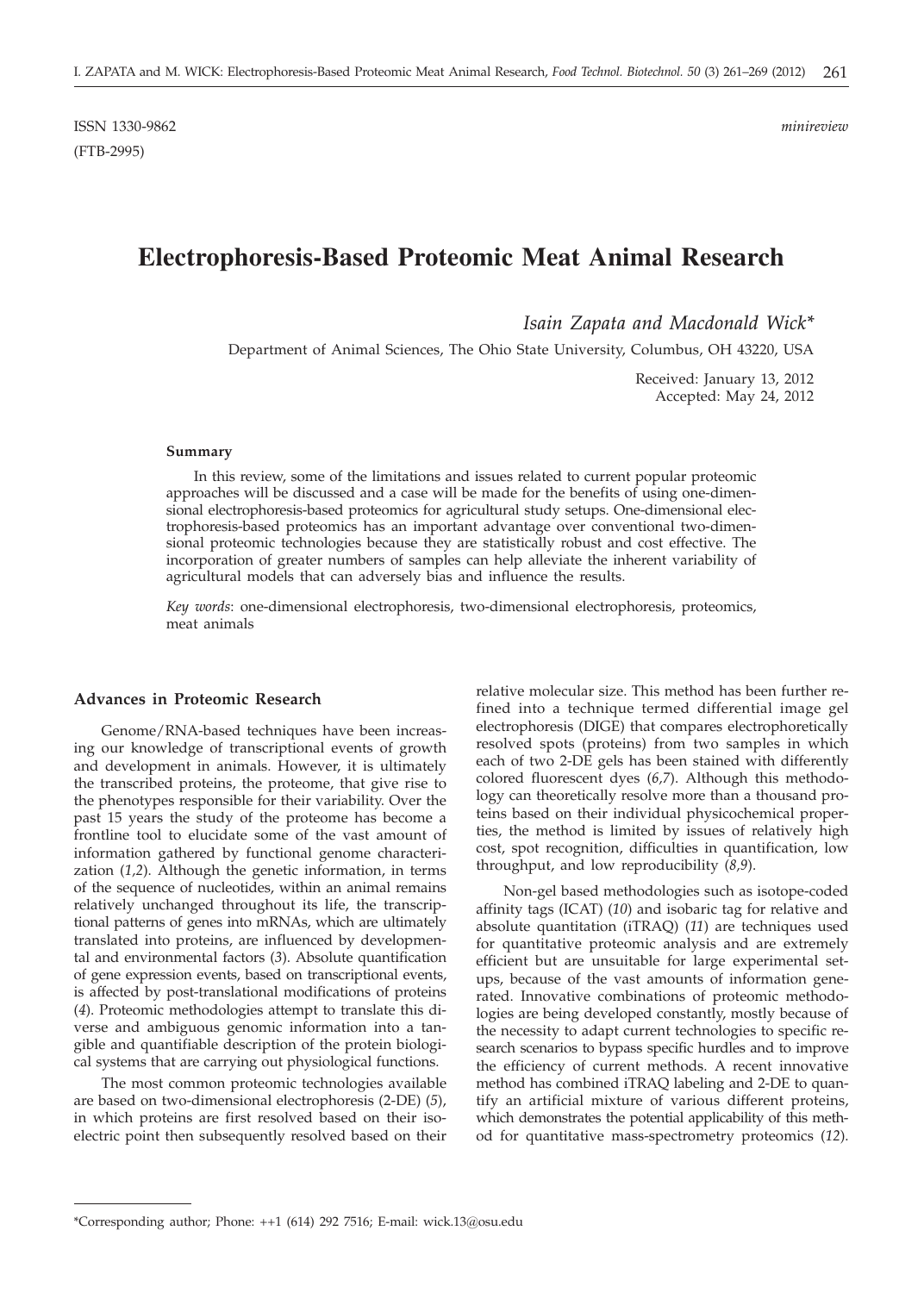Another study performed 2-DE immuno-blotting of brain, myelin fraction and myelin-axolemmal proteins from biotinylated cerebrospinal fluid derived from multiple sclerosis patients. Proteins that reacted with the biotinylated sera were further analyzed by a matrix-assisted laser desorption/ionization tandem time-of-flight mass spectrometry (MALDI-TOF-TOF). This method allowed for the identification of potential biomarkers without the need to pool or concentrate samples (*13*). The hurdles encountered in proteomic studies are often unique to the individual fields of research.

In meat animal-based research, variability is major concern. Meat animal studies are subject to a multitude of external factors that are hard to identify, isolate, and control. These factors include temporal and spatial events during growth and development, season, and geography. Environmental factors such as nutrition, pollution, husbandry practices (*14,15*), and genetic variability are important factors that need to be taken into account in meat animal studies (*16–18*). In summary, in order to implement proteomic studies in meat animal studies, it is important to develop proteomic tools that can accommodate large sample sizes and have high reproducibility.

# **Meat Animal Research**

Phenotypic variations within muscle tissue and between similar muscle tissues from animals with different genetic and environmental backgrounds are important in meat science because it is these variations that comprise the elements that will ultimately determine meat quality. Meat producers, processors and customers have identified inconsistency in meat quality, as defined by a lack of uniformity/consistency in marbling and tenderness, as one of the most important economic factors negatively impacting the meat industry (*19,20*). Meat quality parameter variation has been successfully analyzed using high throughput 1-DE-based proteomic studies where meat tenderness was predicted from the band intensity of electrophoretic bands (*21,22*). In addition, 1-DE-based proteomics has also been used for describing the differences in thermally induced meat gels (*23*). Other areas have also been explored such as the proteomic characterization of yellow perch in relation to fish mass and length (*24*).

The *post-mortem* mechanisms that occur during the 'aging' process that gives rise to meat tenderization have remained unsolved (*25*). To elucidate the mechanisms of meat tenderization, a multitude of studies using both genomic and proteomic approaches have been performed. Investigators using a transcriptomics-based study using RNA-based microarray technology suggested that the expression of a heat shock protein, which had been previously described as having an anti-apoptotic role, accounted for 60 % of the variability in meat tenderness in the genetic line investigated (*26*). However, the expression of mRNA is not always directly related to protein concentration (*4*), although, on average, the correlation between a population of genes and protein abundance are in substantial agreement (*27*). In a few instances, phenotype variation is related to the mutation of a single gene, like the structural differences in pig muscle due to the RN allele (*28*), double muscling in cattle due to mutations in the myostatingene (*29*), pale soft exudative syndrome in pigs due to a mutation in the ryanodine receptor (*30*), or the structural differences in callipyge lamb muscle (*31*).

Ultimately, it is the proteins that underlie the function of the cell, tissue and organ. For example, it has been shown that RNA degradation is not extensive enough to be the limiting factor for *post-mortem* protein synthesis (*32*). Regardless of RNA viability, energy availability required for protein synthesis plus the decrease in the functionality of protein synthesis machinery by the low pH abolishes the *de novo* protein synthesis (*33*). Thus, several investigators have suggested that proteomic pattern alteration, in *post-mortem* skeletal muscle, is mostly the result of *post-mortem* protein modification and proteolysis (*25*,*34–44*).

Food authentication has become a major concern for consumers in the recent years. Consumers are concerned about labeling of products in terms of origin, meat substitution, meat processing treatment and non-meat ingredient addition. There are several DNA-based protocols currently used to identify the species, sex or even the breed of animals present in meat products. There are also several technologies that can identify country of origin, rearing and feed intake based on specific markers using ELISA, chromatography, DNA, microscopy and spectroscopy. However, there are currently no quantitative methodologies available for the identification of meat cuts (*45*). The value of fresh meat is predicated on the meat cut. Processors and retailers, including restaurants, charge based on the meat cut being supplied. Meat cut differences can be identified during a visual inspection by trained personnel and some general aspects of their differences can be spotted by consumers. Meat quality parameters have been characterized for individual muscles in the carcass of an animal. For instance, inherent differences in meat quality parameters have been shown to be associated with muscle types in lamb (*46*), pork (*47*) and beef (*48*). Meat cut differences are phenotypic, that is they are based on the inherent muscle structure within the cut of meat at both the macroscopic (or visual) and the cellular level.

After water, muscle is composed predominantly of protein. Therefore, it is reasonable to hypothesize that proteomic technologies could be used to differentiate muscle groups or individual muscles based on protein abundance patterns unique to each of the muscle groups, and thus authenticate the cut of meat. In addition, the proteomic technologies would also be capable of differentiating meat cuts even after meat processing treatment including cooking.

The impact of nutrition on meat quality is an active area of research. Over the past decade, consumers have shown an increased interest for natural and organically grown meat. There is interest in the benefits of grass-fed beef, which is viewed a more natural and healthy, compared to grain-fed beef, which is the most common meat industry feeding practice (*49*). The same phenomenon affects the preference of grass-fed over grain-fed lamb (*50*). Proteomic analysis was used to characterize the differences between grass-fed and grain-feed beef (*51*). These investigators concluded that a muscle fiber type conversion to oxidative (slow-twitch) from glycolytic (fast-twitch)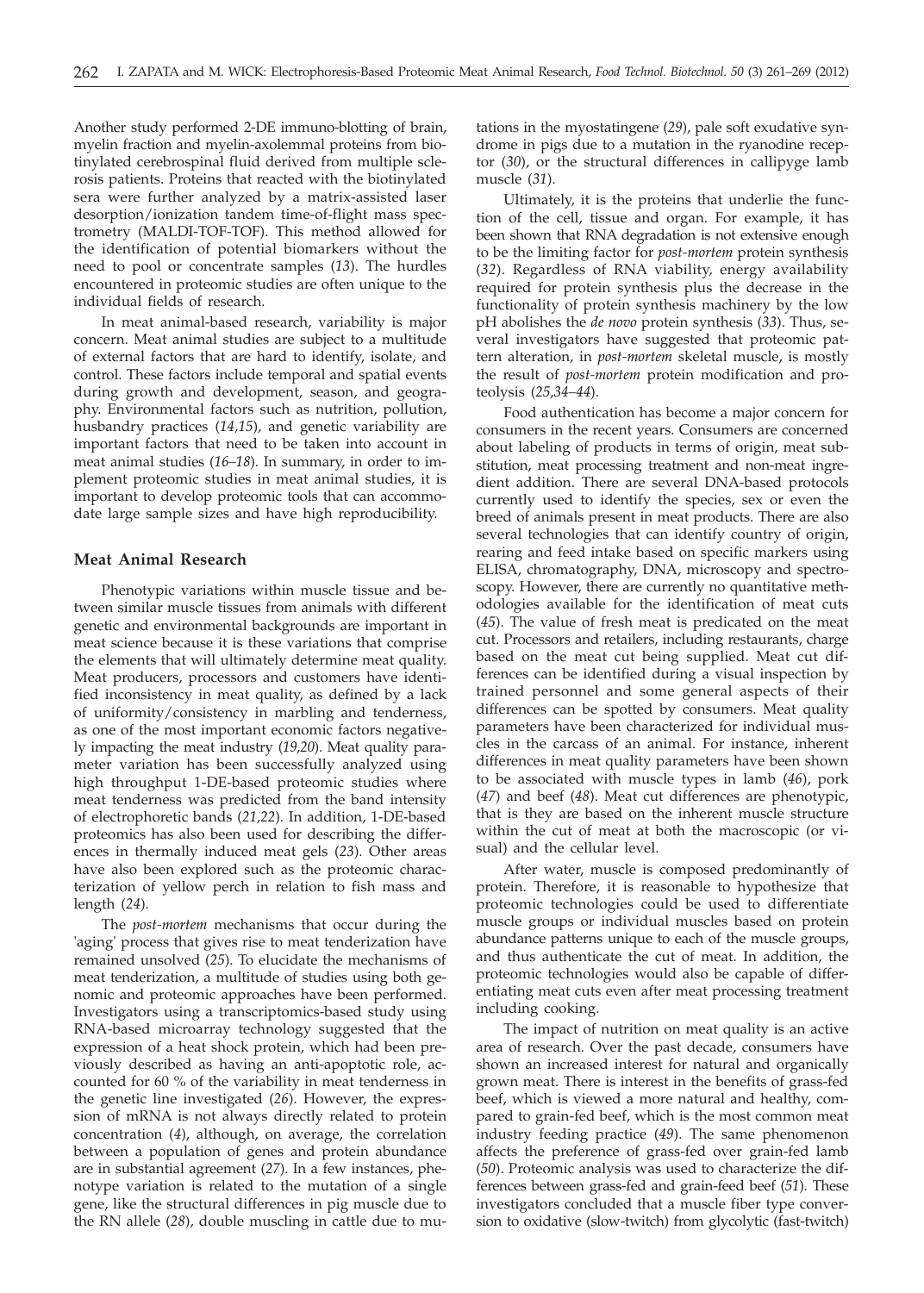was associated with the feeding regime. They suggested that the conversion was related to a change in the energy metabolic enzyme balance that is motivated by grazing in the latter fattening period.

Understanding the mechanisms of skeletal muscle growth and development has the potential of increasing the economic value of meat animals and is therefore an active focus in meat science research. Growth and development studies have focused on the participation of anabolic steroids and growth factors. For example, IGF-1 has been shown to play a predominant role in promoting normal muscle growth by increasing protein synthesis and inhibiting protein degradation by the ubiquitin- -proteasome system (*52*). The use of hormone implants to promote animal growth has been subject to extended research (*53*). For example, a study in steers showed the benefits of animal hormone implantation with trenbolone acetate and estradiol on feedlot performance, carcass characteristics and carcass composition (*54*). The role of muscle specific growth promoters has been widely studied. Myostatin, a TGF- $\beta$  protein family member that inhibits muscle differentiation and growth, has been intensively studied and its signaling pathways are well characterized in non-economically important species (*55*). In addition, developmental gene pattern determination has been successfully characterized in common animal models like the fruit fly (*56*). Unfortunately, no developmental gene pattern studies exist for animals of agricultural importance. At this point, this suggests that the use of proteomic studies for agricultural research is necessary.

Understanding the growth and developmental patterns of animals of economic importance is valuable not only because it has the potential to improve production and quality parameters but because it will likely have broader impacts by generating insights into human muscle growth, development and disease. In complex systems involving animals, it is important to develop technologies that permit animal scientists to accommodate factorial designs in their proteomic studies where the effects of several variables over multiple levels need to be evaluated.

# **Current Proteomic Research Challenges in Meat Animal Studies**

There is a need for improved or more robust approaches to experimental design and analyses. Proteomic studies, which are founded on data generated by mass spectrometry, are often hindered when researchers are faced with vast amounts of data, derived from downstream mass spectrometric methodologies, which need to be assembled into a coherent explanation of a biological mechanism responsible for the observed phenomenon. Specifically, putting mass spectrometry data into a coherent and relevant picture is daunting because of the difficulty of interpreting mass spectrometry results. The interpretation of mass spectrometry results is confounding because the role of the individual proteins in the biological phenomenon is not straightforward. The interpretation of the mass spectrometry results has been facilitated recently by the implementation of protein sorting tools such as the KEGG pathway/module database (*57,58*),

which can segregate the identified proteins into the pathways in which they participate. However, this method has limited reliability for proteins involved in major physiological pathways such as energy metabolism. For example, creatine kinase, a critical energy metabolism enzyme in skeletal muscle, is also associated with a number of cellular functions, including the regulation of calcium homeostasis (*59,60*).

Protein abundance estimation in a comparative study can be erroneous because of variations in the efficiency of sequence-dependent peptide ionization, the suppression of neighboring signals by dominant peptides, and missing MS/MS observations of peptide peaks due to algorithm and threshold limit settings that limit the detection (*61*). This is a general limitation to 'omics' studies. Some of these technical limitations have been improved with the development and integration of newer mass spectrometry technologies including LTQ/Orbitrap, which is capable of higher mass resolution, mass accuracy, a wider mass/charge range and a wider dynamic range compared to the conventional LTQ ion-trap or TOF detectors (*62*).

Breakthroughs in mass spectrometry have greatly surpassed many of these limitations of protein abundance estimation by offering new evaluation tools and more accurate technologies. A recent study using *Leptospira interrogans* demonstrated a novel methodology that permitted the abundance estimation and fold difference comparison of more than a thousand proteins (*63*). This technology consists in a combination of an isotopic labeling of a selected number of proteins, an average estimation of the three best detected peptides for each protein and spectral counting-based quantification. However, this technology is limited for the study of eukaryotic cells where multiple protein isoforms are generated as a result of gene splicing. Also, even though the methodology could potentially be adjusted to any experimental design, as the authors assert, it is still unlikely that it would have routine application in agricultural studies due to the large number of samples generally used in animal studies. It is likely that the analyses of multiple samples by this technology would also pose funding limitations. Another limitation of proteomic studies is the ability to segregate relevant proteins away from the irrelevant proteins. That is, electrophoretically resolved bands and spots potentially contain more than one protein/peptide species in which it is likely that only one or two of the protein/peptides is causal or integral in the biological difference observed and the other non-causal or integral protein/peptides are simply co-migrating because of limited resolving power. Emerging technologies to solve this in both 1-DE- and 2-DE-based proteomic analyses will be discussed later under statistics.

# **1-D and 2-D Electrophoresis and Mass Spectrometry Limitations and Accomplishments in Meat Animal Research**

For comprehensive proteome analysis by 1-DE or 2-DE, pre-fractionation is essential because the need to reduce the complexity of each compartment is dramatically decreased by facilitating spot or band identifica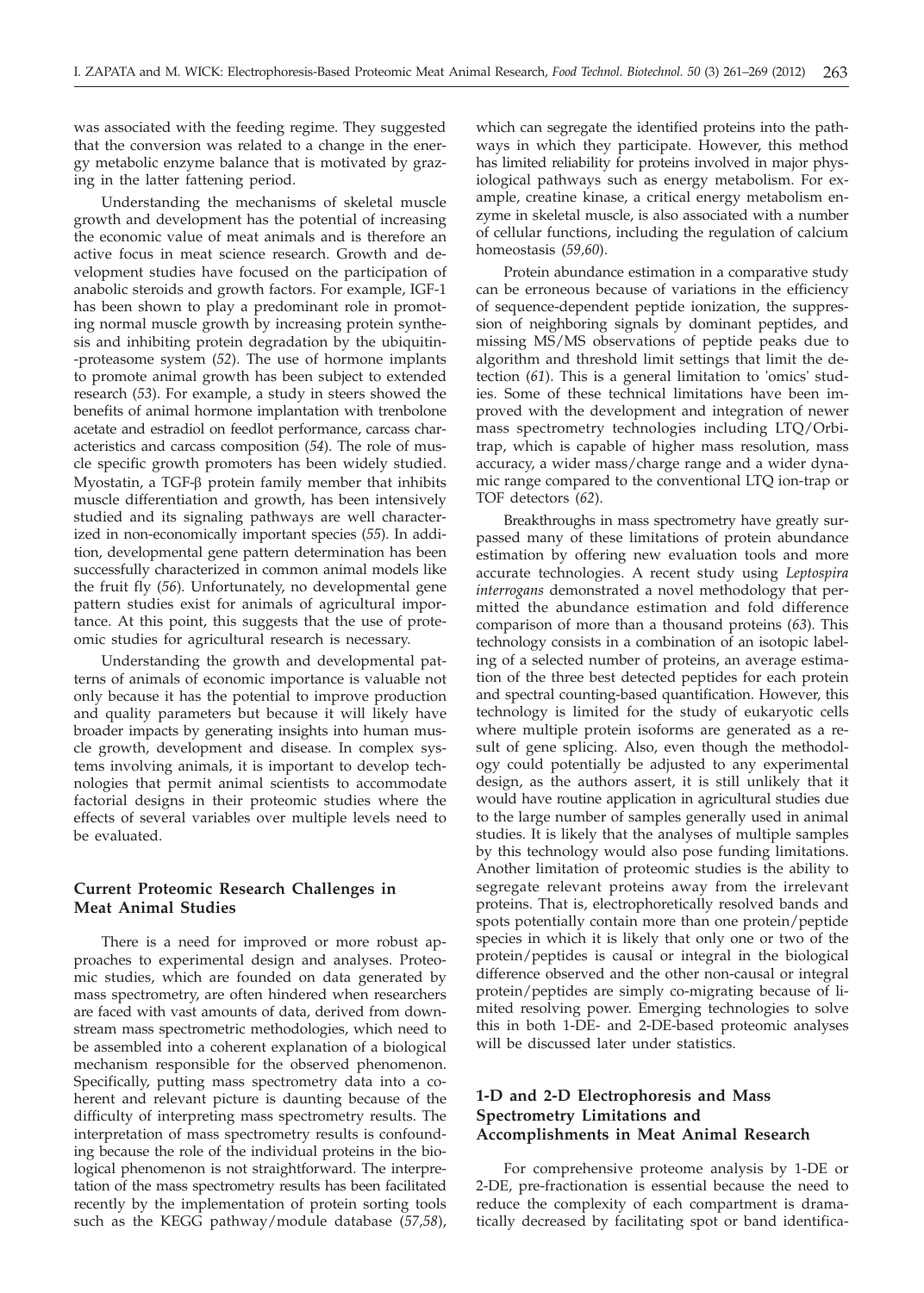tion and quantitative analysis. In 2-DE, there is a bias towards abundant proteins, thereby preventing the identification of low-abundance proteins. Because of the lower resolution of 1-DE compared to 2-DE, there is a greater tendency for the presence of co-migrating proteins/peptides in a given band. Pre-fractionation enriches low-abundance proteins and reduces the number of identically migrating proteins. Since the amount of any given protein that can be resolved is limited, pre-fractionation allows the proteins present in a particular fraction to be loaded at high levels, further increasing the representation of low abundance proteins.

It is widely perceived that each spot in a 2-DE gel corresponds to an individual protein and thus the number of spots identified in a gel is the same as the number of proteins that can be identified after mass spectrometry, but that is not the case. It is very common in studies using 2-DE-based technologies to report incomplete sequencing results because of the spots that yielded no identifiable proteins after the mass spectrometry sequencing analysis. For example, a study published in 2010 investigating yeast meiosis, using DIGE, a 2-DE-based methodology, identified 590 spots in the matched gels, from which 79 spots showed significant differences. From those 79 spots only 66 could be cut from the gel for downstream analysis. From those 66, only 48 spots gave protein fragment identifications (*64*). These technical issues are present to some extent in most, if not all the proteomic technologies. An older comparative study published in 2009, comparing plasma from dengue fever patients with healthy subjects, using DIGE, identified 359 spots based on Cy-5 staining (*65*). However, only 336 were still detectable after colloidal Coomassie post staining. From the initial 359 spots, 73 spots were found to be significantly different but only 65 could be visualized after colloidal Coomassie post-staining. All 65 spots were cut from the gel but only 37 yielded positive identifications that corresponded to 14 differentially expressed proteins (*65*). In another comparative study, published in 2004, using DIGE to investigate the effect of retinoic acid-induced differentiation of human leukemia cells, 32 significantly different spots were identified from an undisclosed number of spots. From those 32 spots, only 22 yielded positive protein identifications (*66*). These studies indicate that proteomic limitations have persisted for nearly a decade. However, the use of high throughput 1-DE-based proteomics based on a large number of replicates coupled with a robust statistical analysis enables the reduction of technical issues of protein identification associated with 2-DE-based systems. It is important to note that the advantage of 1-DE-based proteomics over 2-DE comes at the expense of some resolution as bands from a 1-DE gel suffer more from co-migration issues than spots from a 2-DE gel. This is exemplified by a study in 2004 (*67*) in which the investigators found degradation of actin *post-mortem* in a 2-DE gel analysis, a result which could not be obtained with the 1-DE gels used by other investigators (*68,69*).

#### *Resolution limitations*

Although it is widely perceived that 2-DE has a greater resolving power than 1-DE and that each spot in a 2-DE gel corresponds to an individual protein, in con-

trast to 1-DE which can suffer from co-migrating protein/peptides, there are limitations associated with the resolving dynamics of 2-DE gels. Two-dimensional gels are, generally, only capable of resolving proteins/peptides within the molecular mass range from ~20 to 100 kDa and isoelectric points within the pH range from 3 to 10. These ranges can be extended by using specialized low or high pH range isoelectric focusing strips and specialized gel compositions that allow the separation of proteins with low or high molecular mass. A brief review of the current literature reveals that the use of these strips and specialized gels in proteomic studies with a non- -selective shotgun approach is not a common practice. A recent proteomic study with the objective to identify tumor-associated proteins as biomarkers in human esophageal squamous cell carcinoma by a 2-DE approach used isoelectric focusing in the pH range from 3 to 10 in the first step and a molecular mass from ~14 to 97 kDa in the second step (*70*). In another example, a study characterizing ovine *corpus luteum* protein abundance patterns by a 2-DE approach performed isoelectric focusing in the pH range from 3 to 10 and a molecular mass range from ~5 to 95 kDa (*71*).

One-dimensional electrophoresis has a clear advantage over two-dimensional systems in the dynamic range of its molecular mass resolution capability. Sample fractionation and wide dynamic range of the resolving power of 1-DE gel characteristics can improve the detection of proteins outside of the analysis range of 2-DE gels. For example, a study of plasma proteome analyzed the low- -molecular mass protein fraction obtained by centrifugal ultrafiltration, this fraction was followed by 1-DE and LC-MS/MS (*72*). Proteins with molecular masses outside of the range of 2-DE can be separated effectively by 1-DE as demonstrated in a characterization study of high molecular mass wheat glutenin subunits that range from 70 to 140 kDa. These proteins were separated by 1-DE and then analyzed by MALDI-TOF-MS (*73*). High molecular mass proteins can be separated sufficiently to allow isoform characterization as demonstrated in a study that used 4 % glycerol added to acrylamide gels to separate myosin heavy chain isoforms. The method was able to resolve myosin heavy chain isoforms type 2A, 2X, 2B and 1 from each other and allowed the investigators to estimate isoform ratios (*74*).

Two of the major advantages of 1-DE are high throughput and reproducibility. In an early study (*21*) using 1-DE and linear regression analysis the authors were able to develop a model for predicting the carcass tenderness of beef cattle to an  $\mathbb{R}^2$  of 0.82. This was one of the first studies to report the *post-mortem* proteolysis of the large molecular mass myofibrillar protein, myosin. The identified proteolytic fragment had a molecular mass of 153 kDa, a protein fragment unlikely to have been identified using 2-DE. Another more recent study using 1-DE and 70 fish (*24*) identified 18 proteins associated with and predictive of body length and mass of yellow perch. As a further example of the high throughput and reproducibility of 1-DE in meat animal proteomic research, investigators (*75*) used 93 muscle samples to identify protein indicators of pork aging and water-holding capacity. Investigators using whole muscle in a 1-DE-based proteomic study of the muscle of cod were able to analyze proteins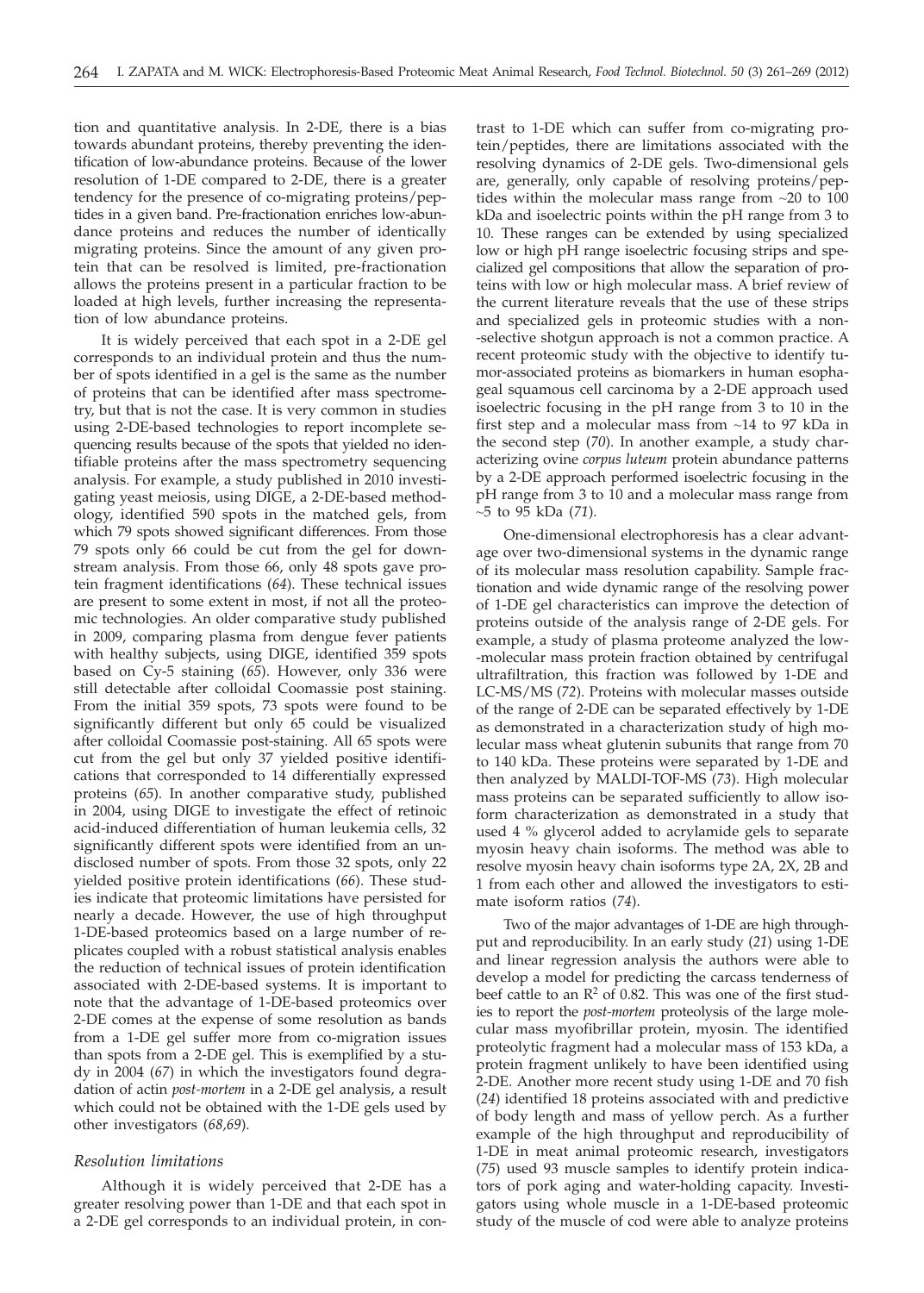>200 and <20 kDa, and find 446 unique proteins from the cod EST database and 3924 proteins from the zebrafish protein database (*76*). This study shows that 1-DE is capable of a wide dynamic range of protein molecular mass resolution and was the basis of the identification of nearly 4000 proteins, which is in the range of 2-DE- -based proteomic analysis.

Other researchers (*67*) reported on the combined use of 1-DE and 2-DE to identify myofibrillar substrates for the proteolytic enzyme,  $\mu$ -calpain, the enzyme considered by many investigators to be responsible for generating the *post-mortem* meat characteristic of tenderness. In another study investigators subjected all animals in their study to 1-DE and subsequently used 2-DE to analyze a subset of 8 animals to identify zones within sarcoplasmic and myofibrillar protein fractions affected by the meat quality defect, PSE (*77*).

Besides isoelectric focusing and molecular mass range limitations, 2-DE systems are not exempt from co-migration issues. Co-migrating proteins can confound the detection of important causal proteins and the interpretation of results (*78*). In the development of a proteome map of maize rachis by 2-DE and LC-MS/MS, it was found that 416 spots represented 517 distinct proteins. From those 416 spots, 143 (34 %) contained multiple proteins and 103 proteins (19.9 %) were present in multiple spots, likely due to isoform ambiguity and post-translational modifications (*79*). The authors suggested that a combination of methods be used to validate the results of 2-DE-based proteomic analysis.

#### *Statistical methods to resolve co-migration*

Despite the advantages of high throughput, high reproducibility and relative low cost, the major drawback of 1-DE-based proteomics is the confounding effect of the number of protein(s)/peptide(s) co-migrating in a given band (*21,22*). Protein ID interpretation is difficult because there is uncertainty resulting from the presence of a mixture of proteins that may participate in the studied biological mechanism and irrelevant proteins that likely make up the background (*22,24*).

The incorporation of protein abundance estimators has the potential of sorting out the co-migration issue associated with 1-DE-based proteomics (*80*). Protein abundance estimation methods like the exponentially modified protein abundance index (emPAI) (*81*), or the absolute protein expression (APEX)-based fragment count estimations from MS/MS data (*82*), or the quantification of peptides of interest by comparison with a calibrated isotope labeled reference (*83*), or by the use of a modified spectral count index (mSCI) derived from the incorporation of mRNA and protein expression data (*84*), or even a combined method (*63*) that uses multiple estimators can be incorporated into the analysis of 1-DE bands. The incorporation of abundance estimators can provide precise results that can sort the relevant proteins out of a mixture of confounding background proteins.

One of the key issues in label-free or electrophoresis- -based proteomic research based on tandem mass spectrometry (MS/MS) is the identification of protein species and the characterization of their expression changes in normal and treated samples. Three analysis techniques

are often required in any MS/MS study: identification, characterization or primary sequence determination, and quantification of expressed protein/peptide (*85*). The estimation of the abundances of hundreds or thousands of fragment ion spectra generated that may be present as part of a cadre of co-migrating bands or spots is a great statistical challenge (*86*). Recent advances in the estimation of the abundances of fragment ions have been made through the method of spectral counting by Lee *et al.* (*87*), who report on a novel spectral counting method to estimate peptide abundance by counting MS/MS spectra, comparing and clustering all experimentally observed spectra. The advantage of this approach is that it appears to be applicable to any tandem MS/MS-based analysis including electrophoresis-based 'omics'.

The reliability of mass spectrometry data and the protein identifications derived from it is generally accepted by the proteomic community. However, an additional issue associated with 2-DE gel resolution resides in the ability of any software to recognize a spot consistently across several gels. In theory 2-DE has the ability to separate more than a thousand spots, but the reproducibility of that separation across technical and biological replicates is not consistent. Spot recognition and matching is performed with the aid of software which relies on complicated algorithms that are not perfect. A study compared the efficiency of three popular DIGE analysis software packages: DeCyder v. 6.5 (GE-Healthcare, Piscataway, NJ, USA), Progenesis SameSpots v. 3.0 (Nonlinear Dynamics, Durham, NC, USA), and Dymension 3 (Syngene, Fredrick, MD, USA) in the analysis of two cancer cell lines. The study revealed differences in each of the software's capability to detect spots. Fold changes were substantially different across the different software packages, which indicates that spot quantification was software-dependent despite the use of internal standards (*9*). Gel analysis in a 2-DE experiment is very subjective and carries operator bias. Automation and standardization efforts to eliminate user bias are desired but are not always achieved (*88*). These investigators highlight the potential that a set of gels matched in one laboratory by a specific operator will not be matched in the same way by a different laboratory with a different operator. It is likely that even within the same laboratory differences will exist. The low reproducibility inherent in 2-DE-based separations makes the matching required for the analysis of 2-DE gels more complex than the matching required for the analysis of 1-DE gels. In the study of differential muscle protein concentrations associated with and predictive of tenderness determined that there was no statistical difference between the multiple 1-DE gel experiments performed over a period of several days (*21*). Thus, the matching required for the analysis of 2-DE gels is more complex and potentially less reliable than the matching required for the analysis of 1-DE gels.

## *Statistical analysis limitations*

Proteomic studies handle vast amounts of data, thus the likelihood of reporting false discoveries is large. In a mass spectrometry protein identification, fragment ion spectra are assigned to peptide sequences by using database search engines like Mascot (Matrix Science Inc., Boston, MA, USA), SEQUEST (Thermo Scientific, San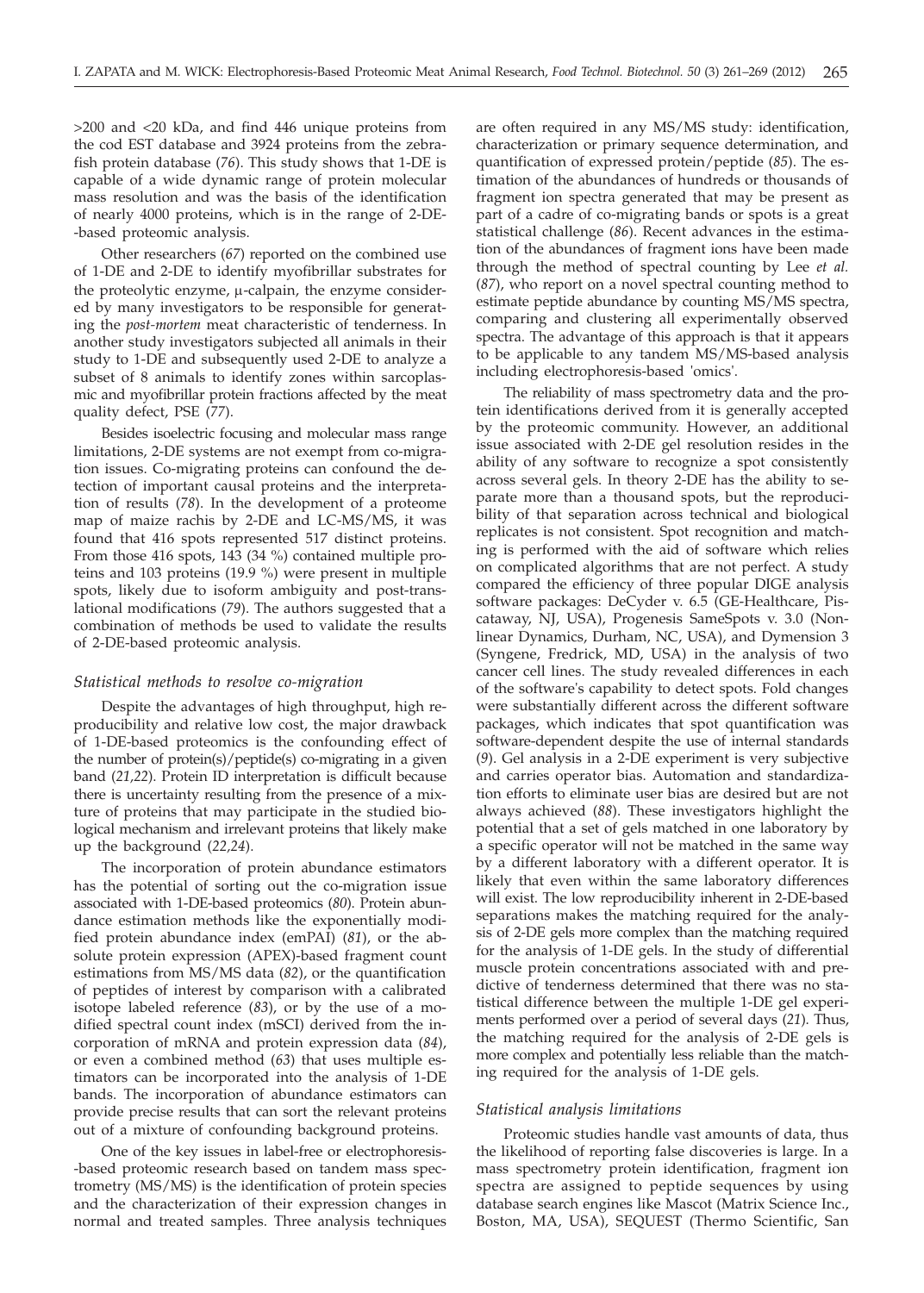Jose, CA, USA), or X!Tandem (Global Proteome Machine Organisation). Then protein identifications are inferred by assembling the identified peptide sequences into proteins (*89*). Neither database entries, nor sequencing results are perfect. Therefore, it is important to control the reliability of protein identifications. Proteomic studies expect to identify proteins that are truly differentially expressed due to environmental and/or genetic influence, but the large number of comparisons encountered in a typical proteomic study makes statistical multiple testing issues a major concern (*90*). While performing a large number of independent statistical tests at a certain confidence level, the likelihood of observing false differences is proportional to the sum of the error for each test (*91*). This means that an experiment performing 500 independent tests at a 99 % confidence level will likely contain 5 erroneous tests (0.01 times 500). If the confidence level is dropped to 95 %, the experiment will likely contain 25 erroneous tests (0.05 times 500). The most popular method available for the control of false discovery is known as the false discovery rate correction. This method uses the outputs of MS/MS search engines to calculate q-values for each comparison made. The q-value is the expected proportion of false positives incurred when a significant difference (*91*) is found through the use of a p-value. The p-value is a measure of significance in terms of the false positive rate of an individual test. However, the q-value is a measure in terms of the false discovery rate which is dependent on the entire number of individual tests performed in the study. Thus, by using this method, to declare a significant difference, the test must pass the p-value and the q-value criteria (*90*). To illustrate this point, a study that evaluated the response to mobile phone radiation of two types of human primary endothelial cells by DIGE, which subsequently used a *t*-test approach with a 99.99 % confidence level and a false discovery rate correction, found that from the 1746 spots analyzed in the gels, 368 spots were found to differ between the two cell types, which was expected. However, when analyzing each of the cell types separately to evaluate the effects of mobile phone radiation researchers found, using independent *t*-tests at a 95 % confidence level and no false discovery rate correction, that one cell type displayed 35 significantly different protein spots compared to its control, while the other cell type displayed 2 significantly different protein spots compared to its control. When the false discovery rate was implemented, all the significantly different spots detected previously were recognized as false positives (*92*). In a separate study investigating plasma biomarkers in pediatric patients undergoing cardiopulmonary bypass by 2-DE-DIGE (*93*), 556 protein spots in all gels were identified. Out of those 556 spots, 175 were significantly changing according to independent *t*-tests at a 95 % confidence level. The results were grouped by protein name and a total of 25 proteins were identified. In a very interesting step, the results were reevaluated by applying a Bonferroni correction for multiple comparisons and the protein list was reduced to 17 proteins identified after grouping. In an alternative approach, samples were subject to a multianalyte profile assay where the samples are challenged against 90 different human antigens related to tissue damage, inflammation and other pathologies. The multianalyte profile

assay showed that 49 out of the 90 proteins assayed changed significantly at a 95 % confidence level; however, after a Bonferroni adjustment the number of proteins assayed that were significant were now 21. Even when the authors of that study did not comment on the discrepancies as the study is merely designed as exploratory, it is evident to the reader that inference based on proteomic results without an experiment-wise error correction can be risky, based on the observation that a large number of significant proteins are lost after an experiment-wise correction. Conclusion discrepancies due to the use of an experiment-wise error correction are rarely reported, thus its impact cannot be reliably estimated from a survey of the literature. Because of this, a formal proteomic study was performed in which the performance of the significance outcome obtained by independent uncorrected *t*-tests was compared to the significance outcome obtained using Bonferroni and false discovery rate adjustments (*94*). In this study, 1-DE fractionated microbial protein extracts of cultures grown at 10 °C *vs.* 30 °C. The 1-DE fractions were further analyzed by LC-MS/MS, which consistently found 954 proteins across the two treatments. Out of those 954 proteins an uncorrected *t*-test identified that 325 were differentially expressed, while only 56 were identified by Bonferroni and 272 were identified by false discovery rate. All tests were performed at a 95 % confidence level. It was concluded that the Bonferroni method offered results that were far too conservative for proteomic application. The false discovery rate method identified more than four times the number of proteins than Bonferroni but was more conservative and offers more confidence information than the uncorrected *t*-tests.

The use of methods that correct for experiment-wise error such as Bonferroni's adjustment or the false discovery rate method can improve the overall confidence of a study by offering results with less uncertainty. It is true that the use of experiment-wise error correction can eliminate a large number of proteins that could be related significantly to the biological question, but it is relevant to question if those proteins are really lost using these statistical analyses. The discovery of potential biological participants is ultimately related to chance since every discovery made has a potential of being true or false because it is associated with the experiment characteristics and the statistical analysis used. Therefore, it is not possible to ascertain the validity of a discovery with 100 % certainty. However, the inference that can be made based on statistical methods that yield more confident results leads to more trustworthy conclusions.

# **Conclusion**

The application of 1-DE does not replace more refined technologies, because it lacks the level of resolution offered by 2-DE methodologies. Low-cost high-throughput proteomic methods can provide an opportunity to research fields where the search for biomarkers and limited funding are common through the use of large number of samples. One-dimensional electrophoresis has the advantages of being high throughput, highly reproducible and low cost. Thus, 1-DE-based proteomics can be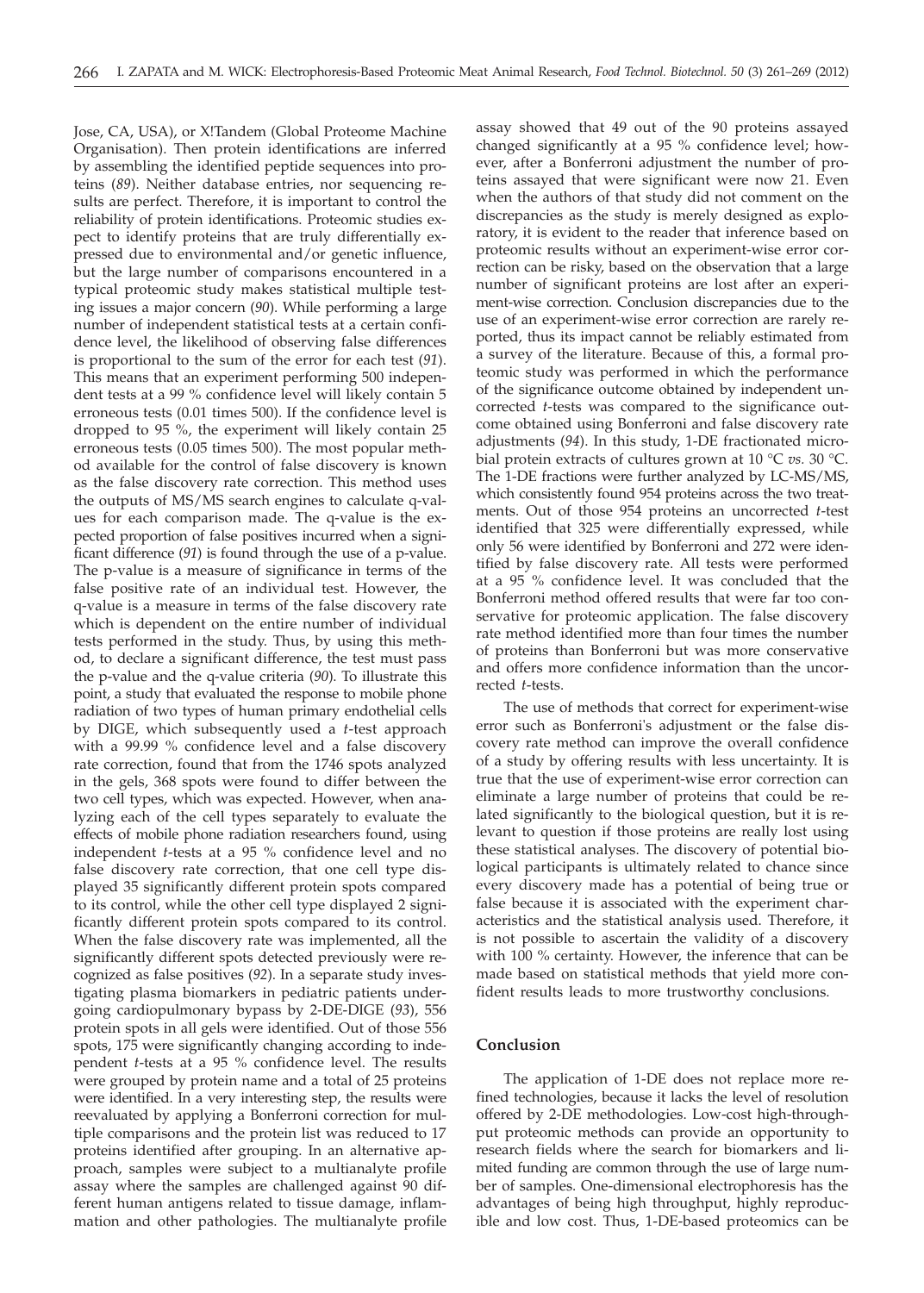very appropriate in low-cost exploratory studies that can be used to guide investigations using less reproducible, lower throughput but higher resolution methodologies.

### **References**

- *1.* E. Bendixen, The use of proteomics in meat science, *Meat Sci. 71* (2005) 138–149.
- *2.* J.Z. Han, Y.B. Wang, Proteomics: Present and future in food science and technology, *Trends Food Sci. Tech. 19* (2008) 26– 30.
- *3.* K. Hollung, E. Veiseth, X. Jia, E.M. Færgestad, K.I. Hildrum, Application of proteomics to understand the molecular mechanisms behind meat quality, *Meat Sci. 77* (2007) 97– 104.
- *4.* S.P. Gygi, Y. Rochon, B.R. Franza, R. Aebersold, Correlation between protein and mRNA abundance in yeast, *Mol. Cell. Biol. 19* (1999) 1720–1730.
- *5.* A. Gorg, W. Postel, R. Westermeier, E. Gianazza, P.G. Righetti, Gel gradient electrophoresis, isoelectric focusing and two-dimensional techniques in horizontal, ultrathin polyacrylamide layers, *J. Biochem. Biophys. Methods, 3* (1980) 273– 284
- *6.* A. Alban, S.O. David, L. Bjorkesten, C. Andersson, E. Sloge, S. Lewis, I. Currie, A novel experimental design for comparative two-dimensional gel analysis: Two-dimensional difference gel electrophoresis incorporating a pooled internal standard, *Proteomics, 3* (2003) 36–44.
- *7.* H.J. Issaq, T.D. Veenstra, The role of electrophoresis in disease biomarker discovery, *Electrophoresis, 28* (2007) 1980– 1988.
- *8.* M. Mann, Quantitative proteomics?, *Nat. Biotechnol. 17* (1999) 954–955.
- *9.* Y. Kang, T. Techanukul, A. Mantalaris, J.M. Nagy, Comparison of three commercially available DIGE analysis software packages: Minimal user intervention in gel-based proteomics, *J. Proteome Res. 8* (2009) 1077–1084.
- *10.* S.P. Gygi, B. Rist, S.A. Gerber, F. Turecek, M.H. Gelb, R. Aebersold, Quantitative analysis of complex protein mixtures using isotope-coded affinity tags, *Nat. Biotechnol. 17* (1999) 994–999.
- *11.* P.L. Ross, Y.N. Huang, J.N. Marchese, B. Williamson, K. Parker, S. Hattan *et al.*, Multiplexed protein quantitation in *Saccharomyces cerevisiae* using amine-reactive isobaric tagging reagents, *Mol. Cell. Proteomics, 3* (2004) 1154–1169.
- *12.* S. Wiese, K.A. Reidegeld, H.E. Meyer, B. Warscheid, Protein labeling by iTRAQ: A new tool for quantitative mass spectrometry in proteome research, *Proteomics, 7* (2007) 340– 350.
- *13.* K.N. Menon, D.L. Steer, M. Short, S. Petratos, I. Smith, C.C.A Bernard, A novel unbiased proteomic approach to detect the reactivity of cerebrospinal fluid in neurological diseases, *Mol. Cell. Proteomics, 10* (2011) M110.000042.
- *14.* A. Stein, Analysis of space–time variability in agriculture and the environment with geostatistics, *Stat. Neerl.* (1998) 18–41.
- *15.* M.S. Bannayan, S. Lotfabadi, S. Sanjani, A. Mohamadian, M. Aghaalikhani, Effects of precipitation and temperature on crop production variability in northeast Iran, *Int. J. Biometeorol. 55* (2011) 387–401.
- *16.* T.C. Cartwright, Net effects of genetic variability on beef production systems, *Genetics, 78* (1974) 541–561.
- *17.* A. Haydar, M.A. Mandal, M.B. Ahmed, M.M. Hannan, R. Karim, M.A. Razvy, U.K. Roy, Studies on genetic variability and interrelationship among the different traits in tomato (*Lycopersicon esculentum* Mill.), *Middle-East J. Sci. Res. 2* (2007) 139–142.
- *18.* B.P. Sullivan, Genetic sources of variability in pig production, *Adv. Pork Prod. 18* (2007) 131–137.
- *19.* S.J. Boleman, S.L. Boleman, R.K. Miller, J.F. Taylor, H.R. Cross, T.L. Wheeler *et al.*, Consumer evaluation of beef of known categories of tenderness, *J. Anim. Sci. 75* (1997) 1521–1524.
- *20.* D.R. McKenna, D.L. Roebert, P.K. Bates, T.B. Schmidt, D.S. Hale, D.B. Griffin *et al.*, National beef quality audit-2000: Survey of targeted cattle and carcass characteristics related to quality, quantity, and value of fed steers and heifers, *J. Anim. Sci. 80* (2002) 1212–1222.
- *21.* J.C. Sawdy, S.A. Kaiser, N.R. St-Pierre, M.P. Wick, Myofibrillar 1-D fingerprints and myosin heavy chain MS analyses of beef loin at 36 h postmortem correlate with tenderness at 7 days, *Meat Sci. 67* (2004) 421–426.
- *22.* I. Zapata, H.N. Zerby, M. Wick, Functional proteomic analysis predicts beef tenderness and the tenderness differential, *J. Agric. Food Chem. 57* (2009) 4956–4963.
- *23.* M.S. Updike, H.N. Zerby, J.C. Sawdy, M.S. Lilburn, G. Kalentuc, M.P. Wick, Turkey breast meat functionality differences among turkeys selected for body weight and/or breast yield, *Meat Sci. 71* (2005) 706–712.
- *24.* J.M. Reddish, N. St-Pierre, M.S. Lilburn, M. Wick, Proteomic analysis of proteins associated with body mass and length in yellow perch, *Perca flavescens*, *Proteomics, 8* (2008) 2333–2343.
- *25.* A. Ouali, C.H. Herrera-Mendez, G. Coulis, S. Becila, A. Boudjellal, L. Aubry, M.A. Sentandreu, Revisiting the conversion of muscle into meat and the underlying mechanisms, *Meat Sci. 74* (2006) 44–58.
- *26.* C. Bernard, I. Cassar-Malek, M. Le Cunff, H. Dubroeucq, G. Renand, J.F. Hocquette, New indicators of beef sensory quality revealed by expression of specific genes, *J. Agric. Food Chem. 55* (2007) 5229–5237.
- *27.* D.R. Greenbaum, M. Jansen, Gerstein analysis of mRNA expression and protein abundance data: An approach for the comparison of the enrichment of features in the cellular population of proteins and transcripts, *Bioinformatics, 18* (2002) 585–596.
- *28.* A.D. Alarcón-Rojo, I. Zapata, F.J. Solís, I. Lara, E. Burrola, L. Córdoba, H. Janacua-Vidales, Microstructure of porcine meat with the Rendement Napole gene, *Anim. Sci. 26* (2008) 259–267.
- *29.* A.C. McPherron, S.J. Lee, Double muscling in cattle due to mutations in the myostatin gene, *Proc. Natl. Acad. Sci. USA, 94* (1997) 12457–12461.
- *30.* K. Otsu, V. Khanna, A.L. Archibald, D.H. Maclennan, Cosegregation of porcine malignant hyperthermia and a probable causal mutation in the skeletal muscle ryanodine receptor gene in backcross families, *Genomics, 11* (1991) 744– 750.
- *31.* J.D. White, T. Vuocolo, M. McDonagh, M.D., Grounds, G.S. Harper, N.E. Cockett, R. Tellam, Analysis of the callipyge phenotype through skeletal muscle development; Association of Dlk1 with muscle precursor cells, *Differentiation, 76* (2008) 283–298.
- *32.* L. Fontanesi, M. Colombo, F. Beretti, V. Russo, Evaluation of *post mortem* stability of porcine skeletal muscle RNA, *Meat Sci. 80* (2008) 1345–1351.
- *33.* A.R. Pösö, E. Puolanne, Carbohydrate metabolism in meat animals, *Meat Sci. 70* (2005) 423–434.
- *34.* D.E. Goll, M.L. Boehm, G.H. Geesink, V.F. Thompson: What causes *postmortem* tenderization?, *Proceedings of the 50th Annual Reciprocal Meat Conference,* Ames, IA, USA (1998) pp. 60–67.
- *35.* G.H. Geesink, S. Kuchay, A.H. Chishti, M. Koohmaraie, m-Calpain is essential for *postmortem* proteolysis of muscle proteins, *J. Anim. Sci. 84* (2006) 2834–2840.
- *36.* S.G. Bjarnadottir, K. Hollung, M. Hoy, E. Veiseth-Kent, Proteome changes in the insoluble protein fraction of bovine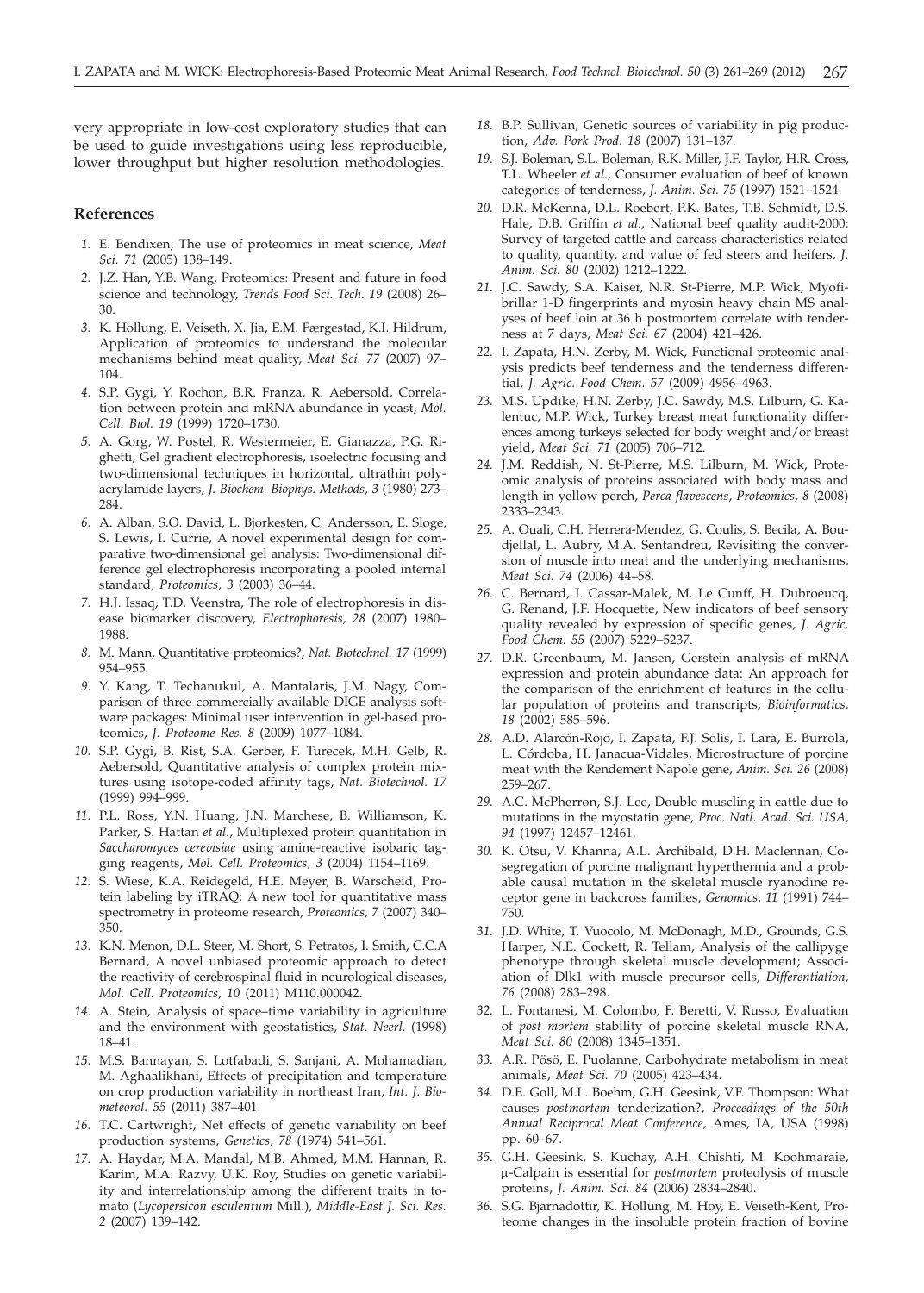*longissimus dorsi* muscle as a result of low-voltage electrical stimulation, *Meat Sci. 89* (2011) 143–149.

- *37.* M.B. Houbak, P. Ertbjerg, M. Therkildsen, *In vitro* study to evaluate the degradation of bovine muscle proteins *post- -mortem* by proteasome and  $\mu$ -calpain, *Meat Sci.* 79 (2008) 77–85.
- *38.* I.H. Hwang, B.Y. Park, J.H. Kim, S.H. Cho, J.M. Lee, Assessment of *postmortem* proteolysis by gel-based proteome analysis and its relationship to meat quality traits in pig *longissimus*, *Meat Sci. 69* (2005) 79–91.
- *39.* M. Morzel, C. Chambon, M. Hamelin, V. Santé-Lhoutellier, T. Sayd, G. Monin, Proteome changes during pork meat ageing following use of two different pre-slaughter handling procedures, *Meat Sci. 67* (2004) 689–696.
- *40.* S.G. Bjarnadottir, K. Hollung, E.M. Faergestad, E. Veiseth- -Kent, Proteome changes in bovine *longissimus thoracis* muscle during the first 48 h *postmortem*: Shifts in energy status and myofibrillar stability, *J. Agric. Food Chem. 58* (2010) 7408–7414.
- *41.* E. Laville, T. Sayd, M. Morzel, S. Blinet, C. Chambon, J. Lepetit *et al.*, Proteome changes during meat aging in tough and tender beef suggest the importance of apoptosis and protein solubility for beef aging and tenderization, *J. Agric. Food Chem*. *57* (2009) 10755–10764.
- *42.* R. Lametsch, A. Karlsson, K. Rosenvold, H.J. Andersen, P. Roepstorff, E. Bendixen, *Postmortem* proteome changes of porcine muscle related to tenderness, *J. Agric. Food Chem*. *51* (2003) 6992–6997.
- *43.* R. Lametsch, P. Roepstorff, E. Bendixen, Identification of protein degradation during *post-mortem* storage of pig meat, *J. Agric. Food Chem*. *50* (2002) 5508–5512.
- *44.* X. Jia, M. Ekman, H. Grove, E.M. Faergestad, L. Aass, K.I. Hildrum, K. Hollung, Proteome changes in bovine *longissimus thoracis* muscle during the early *postmortem* storage period, *J. Proteome Res. 6* (2007) 2720–2731.
- *45.* N.Z. Ballin, Authentication of meat and meat products, *Meat Sci. 86* (2010) 577–587.
- *46.* T.E. Tschirhart-Hoelscher, B.E. Baird, D.A. King, D.R. Mc Kenna, J.W. Savell, Physical, chemical, and histological characteristics of 18 lamb muscles, *Meat Sci. 73* (2006) 48–54.
- *47.* H. Hu, J. Wang, R. Zhu, J. Guo, Y. Wu, Effect of myosin heavy chain composition of muscles on meat quality in Laiwu pigs and Duroc, *Sci. China C: Life Sci. 51* (2008) 127–132.
- *48.* S.H. Cho, J. Kim, B.Y. Park, P.N. Seong, G.H. Kang, J.H. Kim *et al.*, Assessment of meat quality properties and development of a palatability prediction model for Korean Hanwoo steer beef, *Meat Sci. 86* (2010) 236–242.
- *49.* H. Xue, D. Mainville, W. You, R.M. Nayga Jr, Consumer preferences and willingness to pay for grass-fed beef: Empirical evidence from in-store experiments, *Food Qual. Pref. 21* (2010) 857–866.
- *50.* M. Font i Furnols, C. Realini, F. Montossi, C. Sañudo, M.M. Campo, M.A. Oliver *et al.*, Consumer's purchasing intention for lamb meat affected by country of origin, feeding system and meat price: A conjoint study in Spain, France and United Kingdom, *Food Qual. Pref. 22* (2011) 443–451.
- *51.* M. Shibata, K. Matsumoto, M. Oe, M. Ohnishi-Kameyama, K. Ojima, I. Nakajima, S. Muroya, K. Chikuni, Differential expression of the skeletal muscle proteome in grazed cattle, *J. Anim. Sci. 87* (2009) 2700–2708.
- *52.* K. Sjögren, J.L. Liu, K. Blad, S. Skrtic, O. Vidal, V. Wallenius *et al*., Liver-derived insulin-like growth factor I (IGF-I) is the principal source of IGF-I in blood but is not required for postnatal body growth in mice, *Proc. Natl. Acad. Sci. USA, 96* (1999) 7088–7092.
- *53.* T.H. Montgomery, P.F. Dew, M.S. Brown, Optimizing carcass value and the use of anabolic implants in beef cattle, *J. Anim. Sci.* (Suppl.), *79* (2001) E296–E306.
- *54.* B.J. Johnson, P.T. Anderson, J.C. Meiske, W.R. Dayton, Effect of a combined trenbolone acetate and estradiol implant on feedlot performance, carcass characteristics, and carcass composition of feedlot steers, *J. Anim. Sci. 74* (1996) 363–371.
- *55.* S.J. Lee, Regulation of muscle mass by myostatin, *Ann. Rev. Cell Dev. Biol. 20* (2004) 61–86.
- *56.* P. Tomancak, A. Beaton, R. Weiszmann, E. Kwan, S.Q. Shu, S.E. Lewis *et al*., Systematic determination of patterns of gene expression during *Drosophila* embryogenesis, *Genome Biol. 3* (2002) Article no. 088.
- *57.* M. Kanehisa, Toward pathway engineering: A new database of genetic and molecular pathways, *Sci. Tech. Japan, 59* (1996) 34–38.
- *58.* M. Kanehisa, S. Goto, S. Kawashima, Y. Okuno, M. Hattori, The KEGG resources for deciphering the genome, *Nucleic Acids Res.* (Suppl.), *32* (2004) D277–D280.
- *59.* T. Wallimann, Bioenergetics: Dissecting the role of creatine kinase, *Curr. Biol. 4* (1994) 42–46.
- *60.* T. Wallimann, M. Dolder, U. Schlattner, M. Eder, T. Hornemann, E. O'Gorman *et al*., Some new aspects of creatine kinase (CK): Compartmentation, structure, function and regulation for cellular and mitochondrial bioenergetics and physiology, *Biofactors, 8* (1998) 229–234.
- *61.* C. Vogel, E.M. Marcotte, Absolute abundance for the masses, *Nat. Biotechnol. 27* (2009) 825–826.
- *62.* P. Donoghue, P. Doran, P. Dowling, K. Ohlendieck, Differential expression of the fast skeletal muscle proteome following chronic low-frequency stimulation, *Biochim. Biophys. Acta, 1752* (2005) 166–176.
- *63.* J. Malmström, M. Beck, A. Schmidt, V. Lange, E.W. Deutsch, R. Aebersold, Proteome-wide cellular protein concentrations of the human pathogen *Leptospira interrogans*, *Nature, 460* (2009) 762–765.
- *64.* C. Scaife, P. Mowlds, J. Grassl, J. Polden, C.N. Daly, K. Wynne *et al*., 2-D DIGE analysis of the budding yeast pH 6-11 proteome in meiosis, *Proteomics, 10* (2010) 4401–4414.
- *65.* L.M. Albuquerque, M.R.O. Trugilho, A. Chapeaurouge, P.B. Jurgilas, P.T. Bozza, F. Bozza *et al*., Two-dimensional difference gel electrophoresis (DiGE) analysis of plasmas from dengue fever patients, *J. Proteome Res. 8* (2009) 5431–5441.
- *66.* D. Wang, R. Jensen, G. Gendeh, K. Williams, M.G. Pallavicini, Proteome and transcriptome analysis of retinoic acid- -induced differentiation of human acute promyelocytic leukemia cells, NB4, *J. Proteome Res. 3* (2004) 627–635.
- *67.* R. Lametsch, P. Roepstorff, H.S. Møller, E. Bendixen, Identification of myofibrillar substrates for  $\mu$ -calpain, *Meat Sci. 68* (2004) 515–521.
- *68.* D.E. Goll, V.F. Thompson, R.G. Taylor, J.A. Christiansen, Role of the calpain system in muscle growth, *Biochimie, 74* (1992) 225–237.
- *69.* E. Huff-Lonergan, T. Mitsuhashi, D.D. Beekman, F.C. Parrish Jr., D.G. Olson, R.M. Robson, Proteolysis of specific muscle structural proteins by  $\mu$ -calpain at low pH and temperature is similar to degradation in postmortem bovine muscle, *J. Anim. Sci. 74* (1996) 993–1008.
- *70.* J. Zhang, K. Wang, J. Zhang, S.S. Liu, L. Dai, J.Y. Zhang, Using proteomic approach to identify tumor-associated proteins as biomarkers in human esophageal squamous cell carcinoma, *J. Prot. Res. 10* (2011) 2863–2872.
- *71.* M. Arianmanesh, R.H. McIntosh, R.G. Lea, P.A. Fowler, K.H. Al-Gubory, Ovine *corpus luteum* proteins, with functions including oxidative stress and lipid metabolism, show complex alterations during implantation, *J. Endocrinol.* (2011) 47–58.
- *72.* D.W. Greening, R.J. Simpson, Low-molecular weight plasma proteome analysis using centrifugal ultrafiltration, serum/ plasma, *Proteomics, 728* (2011) 109–124.
- *73.* L. Gao, W. Ma, J. Chen, K. Wang, J. Li, S. Wang *et al*., Characterization and comparative analysis of wheat high